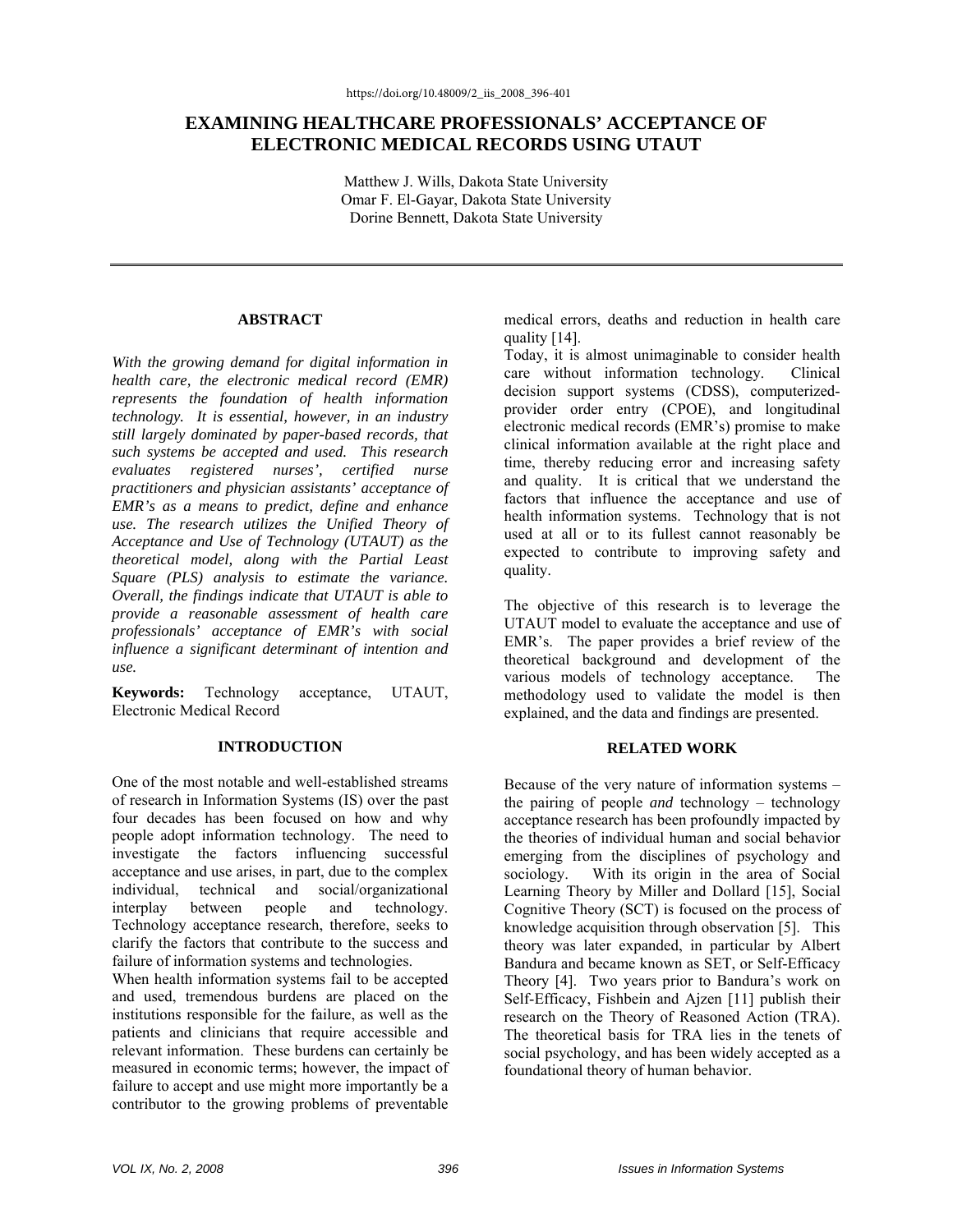A product of TRA and SET, the Theory of Planned Behavior (TPB) emerges as an extension of TRA with perceived behavioral control from SET as an additional determinant of intention [1]. In 1991, Thompson et al. [19] published an alternative to TRA and TPB, the Model of PC Utilization (MPCU). This theory too has its roots in psychology, emanating most distinctly from the 1977 human behavioral research by Triandis [20].

The Technology Acceptance (TAM) model represents the first theory developed specifically for the IS context, i.e. people in business [9]. A few years later, Taylor and Todd [18] put forth their theory, known as Combined TAM-TPB, or C - TAM – TPB. This theory of technology acceptance combined the predictive elements of TPB with the concept of perceived usefulness from TAM. TAM was further extended to TAM2, and included subjective norm as a predictor in settings where use is mandatory [21].

The most recent model to emerge from this long line of study is known as the Unified Theory of Acceptance and Use of Technology (UTAUT) [22]. The UTAUT has been studied in at least six organizations and found to explain roughly 70% of the variance in user intention to use information systems [22]. The UTAUT integrates eight user acceptance models: TRA, TPB, TAM, TAM2, IDT, MM, PCI, MPCU, and finally, social cognitive theory (SCT). Each of these models has intention to use or actual usage as the dependent variable.

### **RESEARCH MODEL AND HYPOTHESES**

The UTAUT attempts to explain intention to use, as well as subsequent usage behavior. The theory suggests that four key constructs: 1. Performance expectancy, 2. Effort expectancy, 3. Social influence, and 4. Facilitating conditions are direct determinants of usage intention and behavior [22]. Gender, age, experience, and voluntariness of use will mediate the impact of the four constructs on intention to use and usage behavior [22]. At this stage of the research, our research model captures direct determinants of usage intention and behavior as shown in Figure 1.

*H1: Performance Expectancy will influence behavioral intention to use an EMR;* 

*H2: Effort expectancy will influence behavioral intention to use an EMR.* 

*H3: Social Influence will positively influence behavioral intention to use an EMR.* 

*H4: Facilitating conditions will have a significant influence on usage behavior.* 

*H5: Behavioral intention will have a significant positive influence on usage.* 



Figure 1. Unified Theory of Acceptance and Use of Technology (UTAUT) model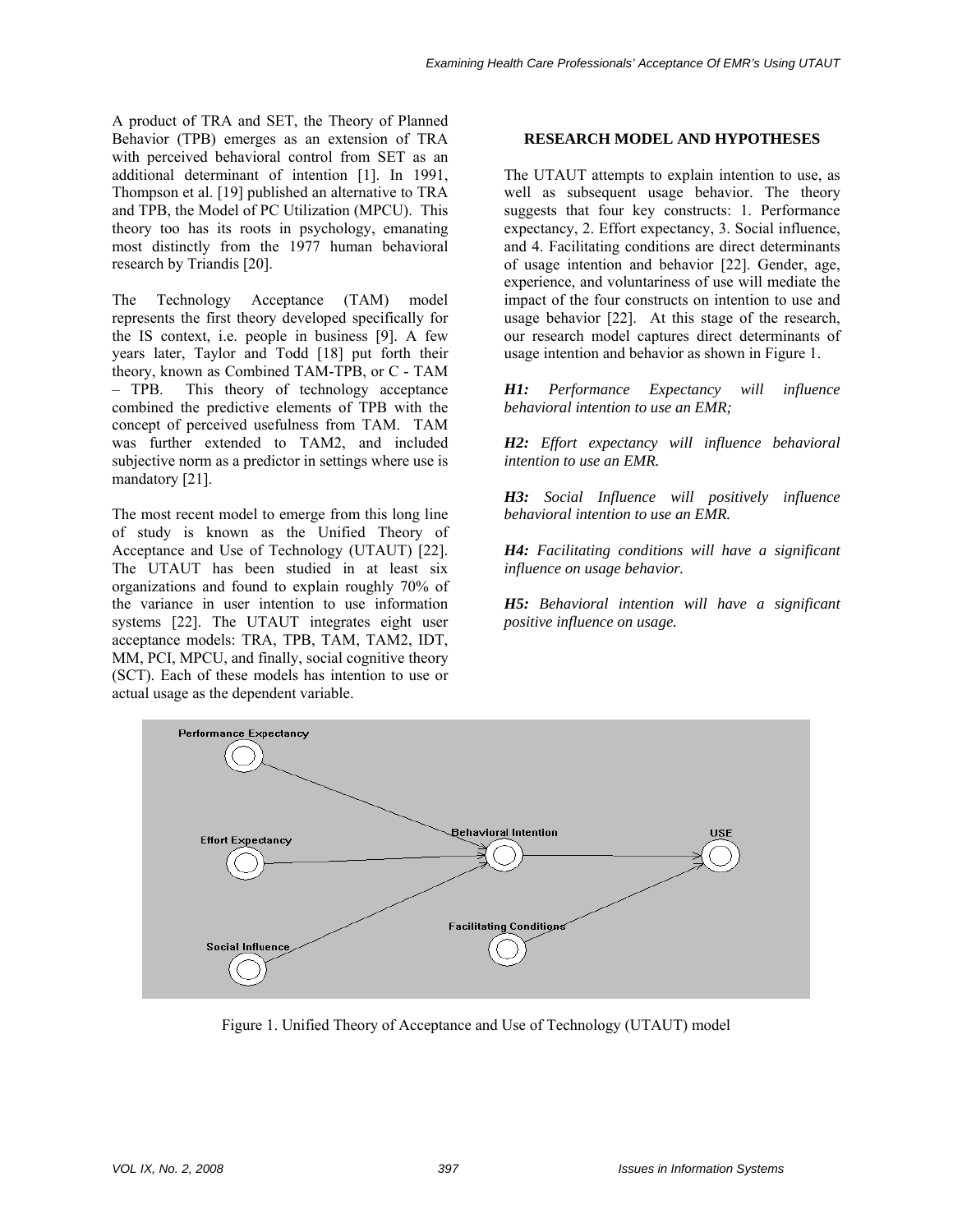## **METHODOLOGY**

### **Setting and context**

The study was conducted through cooperation with the South Dakota Nurse's Association (SDNA), the South Dakota Academy of Physician Assistants (SDAPA) and the Nurse Practitioner Association of South Dakota (NPASD). South Dakota's health care is to a large extent maintained by three major health systems in two population centers, each of which has undergone, or is currently undergoing an EMR initiative.

## **Subjects**

The participant's are members of the SDNA, SDAPA or the NPASD and are actively licensed registered nurses, physician assistants or certified nurse practitioners in the state of South Dakota.

## **Survey instrument**

The survey instrument is based on constructs validated in prior research [22], standardized and adapted to the context of this study. The constructs include; Performance expectancy, Effort expectancy, Social influence, and Facilitating conditions. The survey instrument collects additional information such as gender, age, and geographic location in South Dakota; EMR features and frequency of use. All questionnaire items were measured using a 7-point Likert scale ranging from "strongly disagree" to "strongly agree".

# **Data collection**

The survey instrument was made available to the participants through the World Wide Web using Checkbox Survey Server. Survey participants were contacted through their respective organization, and guided to the instrument by a series of emails requesting participation. Participants were assured response anonymity by not being required to provide identifying information on the survey.

# **Data analysis**

Partial least squares (PLS) was the statistical technique used for analysis in this study. While the utility of PLS is detailed elsewhere [10], a number of recent technology acceptance studies have utilized PLS, including, but not limited to: [3; 7; 22].

To evaluate the measurement model, PLS estimates the internal consistency for each block of indicators.

PLS then evaluates the degree to which a variable measures what it was intended to measure [8; 17]. This evaluation, construct validity, is comprised of convergent and discriminate validity. Following Gefen and Straub [13] convergent validity of the variables is evaluated by examining the t-values of the outer model loadings. Discriminate validity is evaluated by examining item loadings to variable correlations and by examining the ratio of the square root of the AVE of each variable to the correlations of this construct to all other variables [6; 13].

For the structural model, path coefficients are interpreted as regression coefficients with the tstatistic calculated using bootstrapping (100 samples), a nonparametric technique for estimating the precision of the PLS estimates [6]. To determine how well the model fits the hypothesized relationship PLS calculates an  $R^2$  for each dependent construct in the model. Similar to regression analysis,  $R^2$ represents the proportion of variance in the endogenous constructs which can be explained by the antecedents [6].

### **RESULTS AND DISCUSSION**

## **Sample characteristics**

Fifty two of the participants correctly completed the survey which asked questions requiring the participants to respond using a seven-point likert scale from "strongly disagree" to "strongly agree". 59% of the participants were between the ages of 35- 54, with 94% of the individuals being female and 6% male.

### **Assessing measurement validity**

Table 2 summarizes the results for the items comprising the model. The results show composite reliability (CR) exceeding 0.8 as recommended by Nunnally [16]. AVE which can also be considered as a measure of reliability exceeds 0.5 as recommended by [12]. Together CR and AVE attest to the reliability of the survey instrument. The t-values of the outer model loadings exceed 1.96 verifying the convergent validity of the instrument [13]. Calculating the correlation between variables' component scores and individual items reveal that intra-variable (construct) item correlations are generally high when compared to inter-variable (construct) item correlations. Discriminate validity is confirmed if the diagonal elements (representing the square root of AVE) are significantly higher than the off-diagonal values (representing correlations between constructs) in the corresponding rows and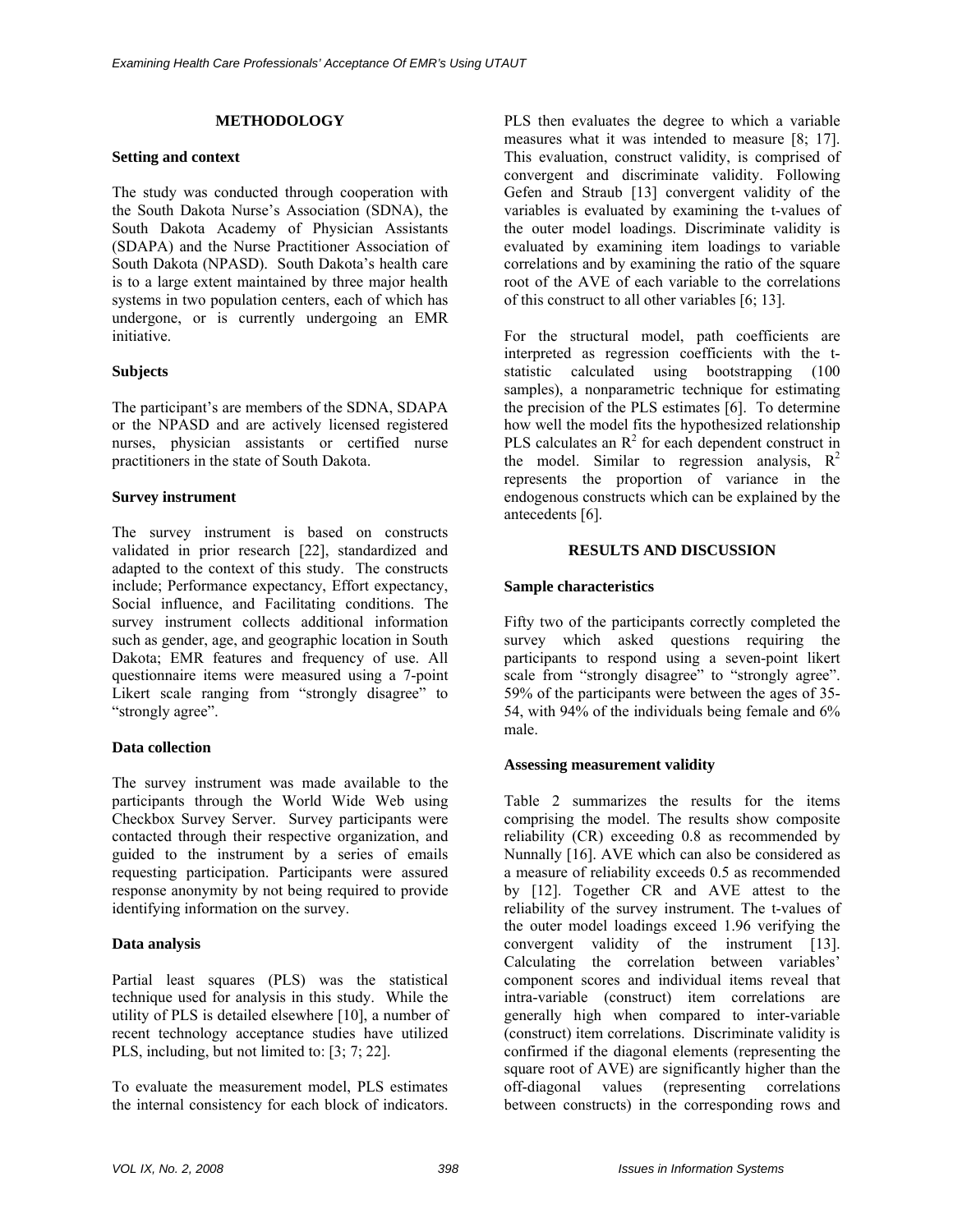columns [6]. As shown in Table 3 the instrument demonstrates adequate discriminate validity as the diagonal values (bold) are greater with respect to the corresponding correlation values in the adjoining columns and rows.

### **Model testing results**

Figure 2 depicts the structural model showing path coefficients and  $R^2$  for dependent variables. The  $R^2$ values for each dependent variable indicate that the model explained 51.1% of the variance for behavioral intention and 28.2% for use. The Bootstrap method was used in PLS-Graph to assess the statistical significance of the path coefficients. With respect to the key determinants of EMR acceptance, Social Influence has the most direct influence on intention to use, followed by performance expectancy, facilitating conditions and effort expectancy.

Consistent with hypothesis 1 (H1), performance expectancy, or the degree to which a user believes the EMR will improve performance, has a positive effect on intention to use an EMR  $(\beta=0.269, p>0.1)$ . Similarly, the degree of ease of use, effort expectancy (H2), associated with system use has a positive influence on intention to use an EMR  $(\beta=0.245$ p>0.1). In the same manner, social influence (H3), the degree to which a user perceives the importance of others' opinion with respect to EMR use, also plays a significant role in intention to use an EMR,  $(\beta=0.324 \text{ p} > 0.05)$ . The degree to which an individual believes that an organizational and technical infrastructure exists to support system use, facilitating conditions (H4), is also significant with respect to use  $(\beta=0.247 \text{ p}>0.1)$ . Finally, for hypothesis 5 (H5), Behavioral Intention has a significant influence on actual use  $(\beta=0.329)$  $p > 0.001$ ).



Figure 2. Model testing results

Consistent with prior research, Social Influence appears to be significant only in mandatory settings, as was the case for all participants in this study [21]. SI, also heavily moderated by age and gender, has also been found to be more significant among women in the early stages of experience [21]. In this study, 94% of the respondents were female, and the average EMR experience of the participant was approximately 12 months. In effect, social influence has a greater than expected impact on intention to use, and this underscores the need to more closely examine the potential moderating roles of gender, age and experience. Together the results indicate the

importance of developing programs that support health professionals' performance expectancy, and social influence, while striving to ensure ease of use in the context of an EMR. Overall, the constructs of PE, EE, and SI together explain a reasonable 51.1% of the variance with respect to intent to use, while facilitating conditions in conjunction with intent explains 28.2% of usage behavior.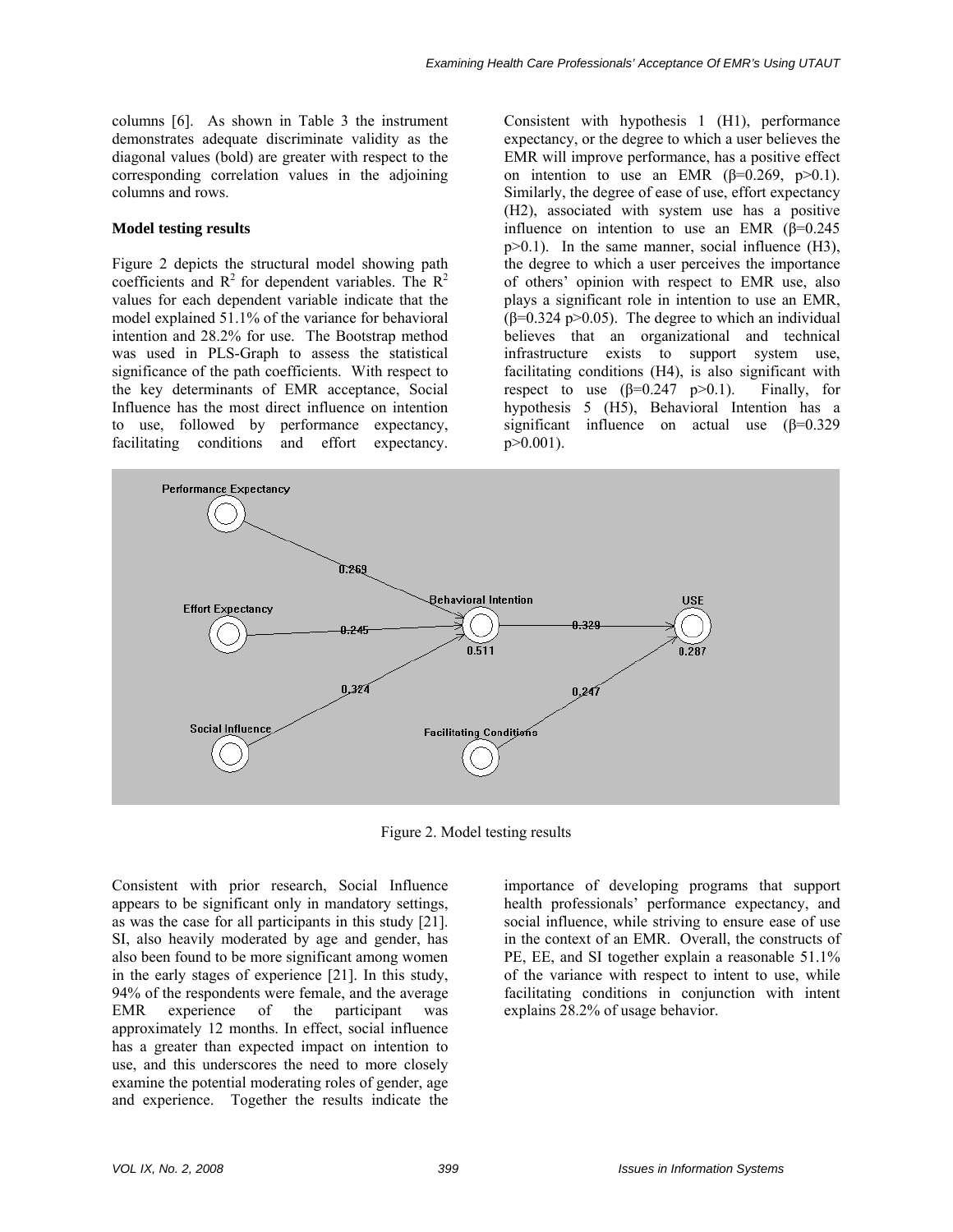### **CONCLUSIONS**

This study examined health professionals' acceptance and use of electronic medical records. Overall, the results suggest that the UTAUT model, though a reduced version, was able to provide a reasonable explanation of health professionals' acceptance of EMR's. With the growing demand for EMR's, evaluating the roles of the factors influencing adoption is a critical step toward defining success or failure with EMR initiatives. The primary implication of this research is that social influence may play a greater role in EMR adoption, particularly among women, than performance and effort expectancy. These results suggest that with respect to EMR adoption, acceptance and use could potentially be enhanced by strategic planning for and management of the factors that contribute to individual and organizational social influence. Broadly, the results can be used as valuable input for the management of socio-technical-based initiatives

in health care. From a theoretical perspective, the research contributes to the broad adoption literature by examining the theoretical validity and empirical applicability of the UTAUT model.

Limitation and recommendations for future work include:

- Sample size A sample size of  $52$ represents a limitation to this research.
- Gender biased With  $94\%$  of respondents as female, future work should attempt to include a more accurate representation of healthcare professionals' gender distribution in South Dakota.
- Longitudinal evaluation  $-$  It is paramount to continue to evaluate health professionals' acceptance, use and performance over time.

|  |  | Table 2. Individual Loadings, composite reliabilities (CR) and AVE. |  |  |  |  |
|--|--|---------------------------------------------------------------------|--|--|--|--|
|--|--|---------------------------------------------------------------------|--|--|--|--|

| Construct                      | Individual       | Item    | Construct | Construct |
|--------------------------------|------------------|---------|-----------|-----------|
|                                | Items            | Loading | CR        | AVE       |
| Performance Expectancy         | PE1              | 0.909   | 0.959     | 0.887     |
|                                | PE3              | 0.963   |           |           |
|                                | PE4              | 0.963   |           |           |
| <b>Effort Expectancy</b>       | EE1              | 0.849   | 0.937     | 0.788     |
|                                | EE <sub>2</sub>  | 0.886   |           |           |
|                                | EE3              | 0.914   |           |           |
|                                | EE4              | 0.902   |           |           |
| Social Influence               | SI1              | 0.796   | 0.916     | 0.732     |
|                                | SI <sub>2</sub>  | 0.836   |           |           |
|                                | SI <sub>3</sub>  | 0.889   |           |           |
|                                | SI <sub>4</sub>  | 0.894   |           |           |
| <b>Facilitating Conditions</b> | FC1              | 0.839   | 0.847     | 0.692     |
|                                | FC <sub>3</sub>  | 0.723   |           |           |
|                                | FC4              | 0.909   |           |           |
| <b>Behavioral Intent</b>       | BI1              | 0.839   | 0.742     | 0.592     |
|                                | B <sub>I3</sub>  | 0.633   |           |           |
| Use                            | USE <sub>1</sub> | 0.944   | 0.912     | 0.778     |
|                                | USE <sub>2</sub> | 0.915   |           |           |
|                                | USE3             | 0.744   |           |           |